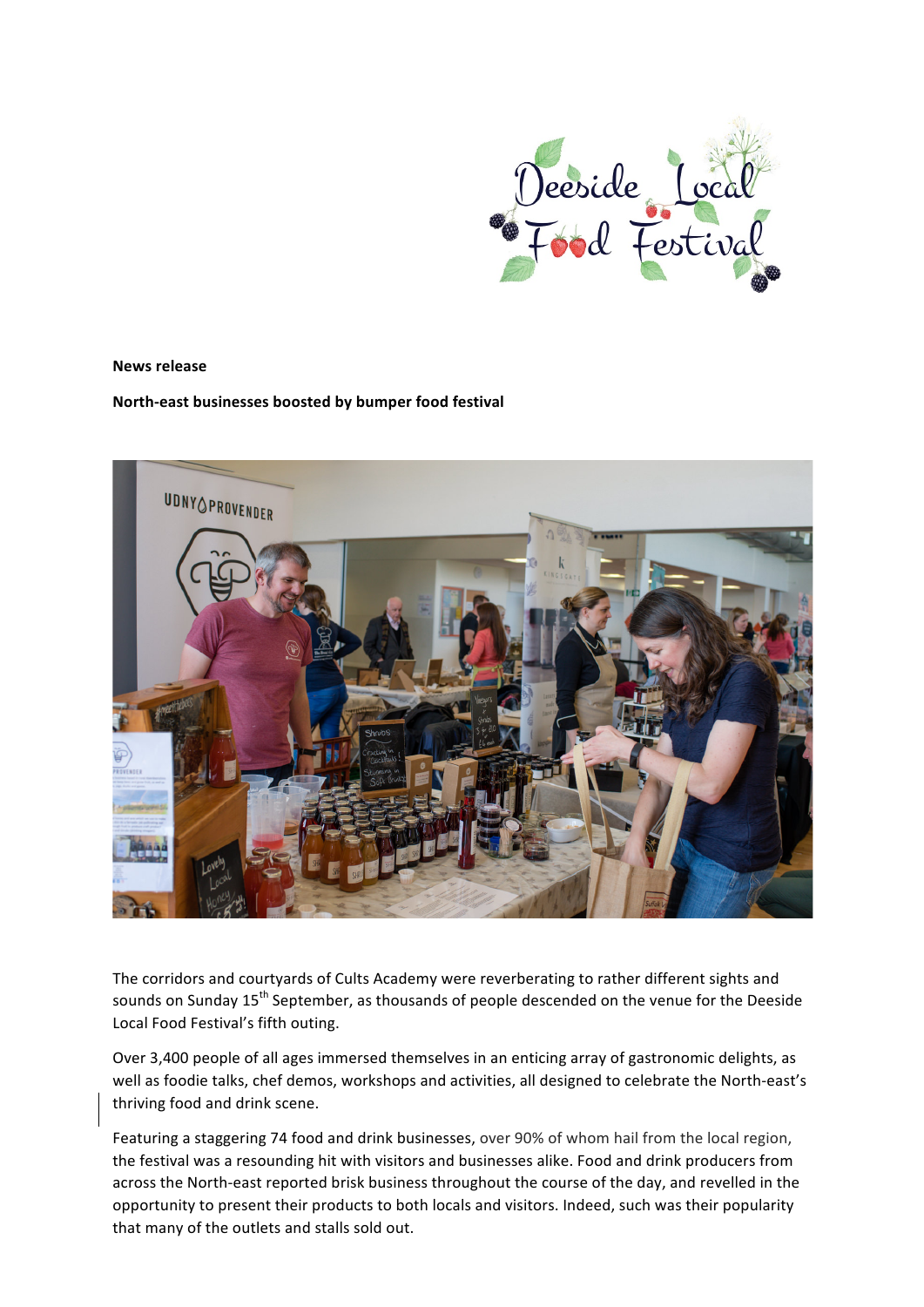VisitScotland Regional Director, Jo Robinson, welcomed the lasting legacy of the festival for local businesses, saying: "Deeside is home to many first-class food and drink producers and experiences; the Deeside Local Food Festival is a fantastic asset to the events programme in the North-east, and attracts visitors from far and wide, making a valuable contribution to the visitor experience and the regional economy.

"Visitors spend around a fifth of their holiday budget on eating and drinking when they are on holiday in Scotland, demonstrating the importance of the industry to Scottish tourism.

"I am delighted that the community and businesses in Deeside have been able to once again showcase the inspirational products as well as food and drink experiences in this region for visitors to enjoy."

The local produce market was at the heart of the annual festival. From jams to jalapenos, cheese to chocolate and bread to bacon, the North-east's most exciting producers were on hand to share their artisan wares – and their passion for fine food - with the appreciative crowds.

Gin-blending workshops were a new addition to this year's programme. Run by master gin-blenders, the Deeside Distillery, these popular workshops gave gin-lovers the opportunity to craft their own signature bottle of gin.

Younger foodies were also well catered for. Lynne from 'Kids in the Kitchen Aberdeen' ran a number of children's afternoon tea making workshops, which sold out in record time. The budding young chefs whipped up a selection of delights including cheese scones, custard creams and rocky road bars, as well as enjoying food themed games and activities.

Lots of visitors enjoyed learning more about the story behind the brand, with talks from Wes Lewis of the Seafood Bothy, Jamie Hutcheon of Cocoa Ooze, Anna Mitchell from Castleton Farm, and Jenny Fyall from Udny Pumpkins.

Returning to the festival was particularly special for Wes and his wife Maria, as it was a visit there last year that sparked the idea for their business – a converted horse-box serving up the fresh seafood Wes catches off the Stonehaven coastline.

The much-loved chef demonstrations returned this year, with some of the North-east's most distinguished chefs serving up culinary masterpieces. Craig Wilson of Eat on the Green and Lauren Mitchell of Northsound, compered the Marquee stage which hosted Graham Mitchell of the Newmachar Hotel, Orry Shand of Entier Services, Nick Coetzer of Roots Catering and Ross Cochrane of the Rothesay Rooms.

John Franchetti and Cat Frankitti compered the Seafood Scotland stage, which celebrated Scotland's rich seafood bounty. Top chefs Ross Cochrane, Orry Shand and Kevin Dalgleish of the Chester Hotel cooked up a mouth-watering menu of fish and shellfish dishes. Kids also took part in lots of fishythemed fun activities at the stage, including challenges, competitions and storytelling.

Throughout the day The Street Food Café thronged with visitors serving up tasty treats to diners, while they enjoyed live entertainment from a number of music and dancing groups, including Cults Academy Ceilidh Group, Chalmers Mackay Music School and the Sinclair School of Highland Dancing.

Festival organiser, Rachel Gambro, said: "Each year the festival has gone from strength to strength, and this year was no exception. From produce stalls to chef demos, every aspect was buzzing, reflecting the strong local appetite for top quality food and drink. Feedback from stallholders and visitors alike has been overwhelmingly positive. In fact, I've already had my first enquiry about next year, when booking doesn't open until next year! It's such a great opportunity for local producers to present their wares to a new and enthusiastic market, and really puts them on the map.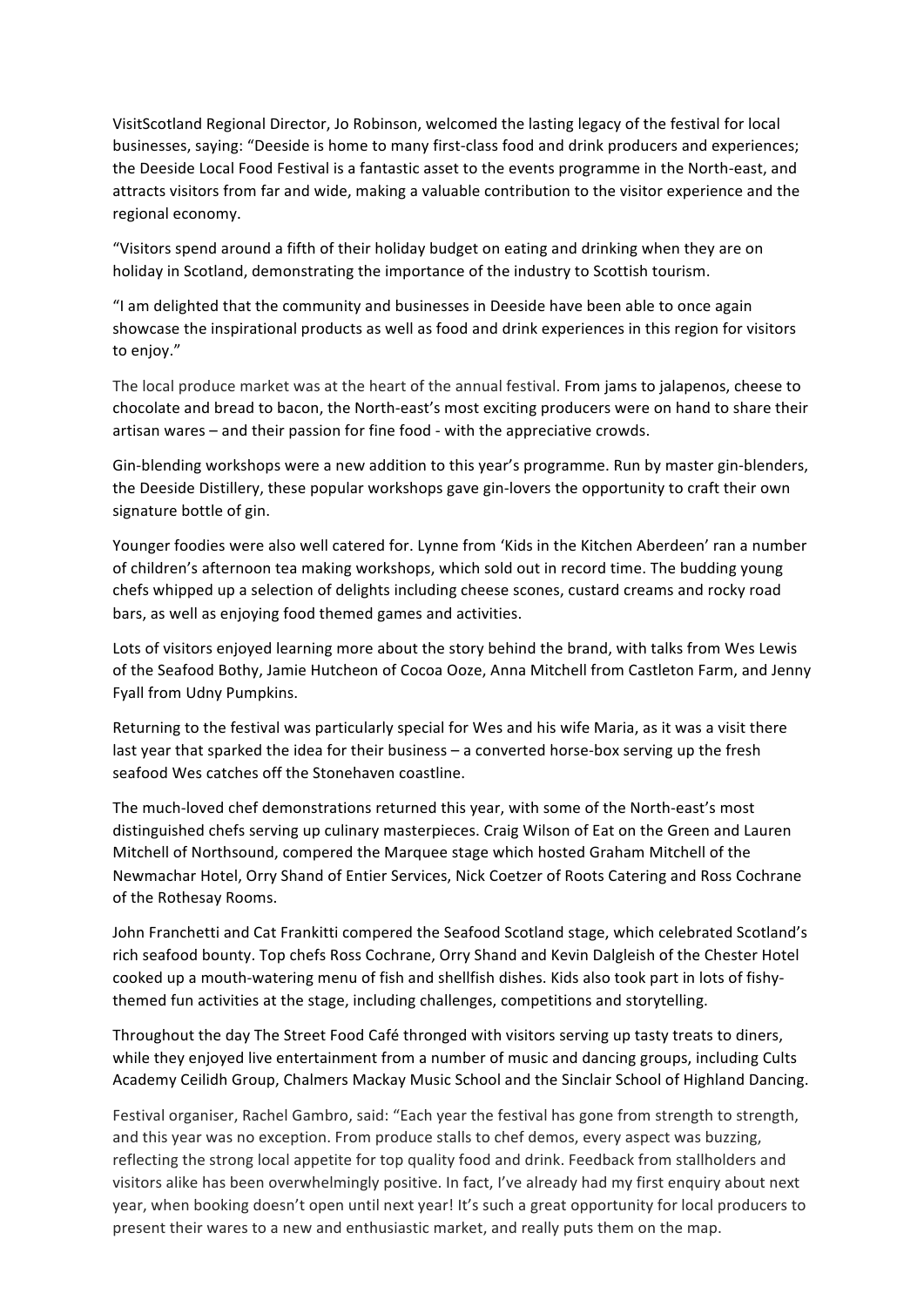"The many visitors who streamed through our doors soaked up the wonderful atmosphere, created in no small part by a host of local charities and community groups providing lots of fun, family activities, and our superb team of hard-working volunteers."

"We are extremely grateful to all those who made the Deeside Local Food Festival 2019 possible and in particular we would like to thank our sponsors - Seafood Scotland, the Connect Local Regional Food Fund, Aberdeen City Council, CALA Homes, Balvenie St Ice-cream, CBM Community Council and MBC News - for their support."

The Deeside Local Food Festival was also supported by the Connect Local Regional Food Fund, which is financed by The Scottish Government, in partnership with industry, and has been created to promote local food and drink, in line with Ambition 2030.

For further information visit: www.deesidefoodfestival.co.uk.

**FNDS** 

# **Notes to Editor**

Photos by Zoe Rae Photography: Euan Campbell of Udny Provender; Kevin Dalgliesh of The Chester Hotel cooking up a storm on the Seafood Scotland stage.

# **Deeside Local Food Festival**

The Deeside Local Food Festival was launched in 2015 with a grant from the Think Local Community Food Fund. Its aim was simple: to showcase the variety and vitality of the local food and drink industry. It was an instant huge success, attracting over 1,500 visitors, and featuring 23 local food producers. Since then, each year it has gone from strength to strength, in both size and popularity. Last year (2018) the event attracted over 3,300 visitors and 62 local food stalls and vendors, demonstrating a strong appetite for a community food event in the local area.

https://www.deesidefoodfestival.co.uk/

#### **Connect Local Regional Food Fund**

For further information visit:

https://connectlocal.scot/wp-content/uploads/2018/06/ambition-2030.pdf

For further information contact: **Bold St Media**  Pauline Smith Senior Account Executive Tel 01651 267485 pauline@boldstmedia.com